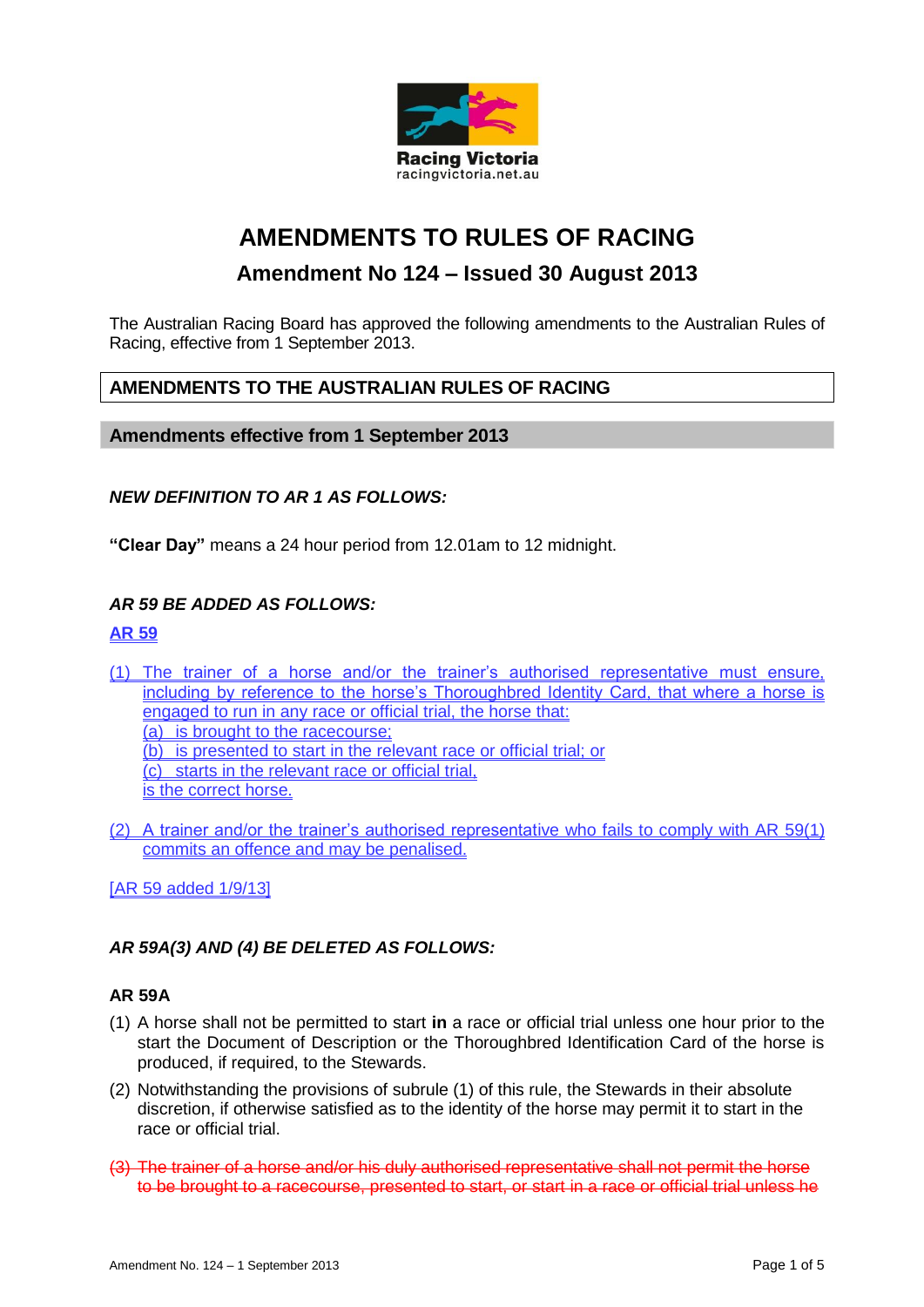has established its identity by reference to the Document of Description or Thoroughbred Identification Card.

(4) A trainer and/or his duly authorised representative who fails to comply with the provisions of this rule commits a breach of these Rules.

[AR 59A(3) and (4) deleted 1/9/2013]

## *AR 64G BE DELETED AND REPLACED AS FOLLOWS:*

#### **AR 64G**

- (1) No person, without the permission of the Stewards, may stomach-tube, attempt to stomach-tube, cause to be stomach-tubed or be a party to the stomach-tubing of a horse which is engaged to be run in:
	- (a) a race: at any time on the day of the race prior to the start of that race or during the one Clear Day prior to the day of the race; or
	- (b) an official trial or jump-out: at any time on the day of official trial or jump-out prior to the start of that event or during the one Clear Day prior to the day of the official trial or jump-out.

For the purpose of this rule, "stomach-tubed" and variations of that term means any application to a horse of a naso-gastric tube.

- (2) Any horse that has been stomach-tubed contrary to the provisions of AR 64G(1)(a) or (b) may be prohibited from starting in any relevant race, official trial or jump-out.
- (3) Any horse that has been stomach-tubed contrary to the provisions of AR 64G(1)(a) may be disqualified from the relevant race in which it started.
- [AR 64G deleted and replaced 1/9/13]

#### **AR 64G**

(1)No person without the permission of the Stewards may stomach-tube, attempt to stomachtube, cause to be stomach-tubed or be a party to the stomach-tubing of a horse within 24 hours of the appointed starting time of:

- (a) a race in which it is engaged to be run; or
- (b) an official trial or jump-out in which it is engaged to be run.

For the purposes of this rule "stomach-tubed" and variations of that term means any application to a horse of a naso-gastric tube.

(2)Any horse that has been stomach-tubed in contrary to the provisions of sub-rule (1) may be prohibited from starting in any relevant race, official trial or jump-out.

[added 1/9/01, deleted and replaced 1/3/13]

#### *AR 140 BE DELETED AND REPLACED AS FOLLOWS:*

#### **AR 140**

- (a) The trainer of a horse that is included in the final acceptors for a race must:
	- (i) ensure that such horse is fit and properly conditioned to race; and
	- (ii) report to the Stewards:
		- (a) by acceptance time, any occurrence, condition, or treatment that may affect or impact on the horse's performance in the race where the occurrence takes place, condition is present or treatment is administered before acceptance time;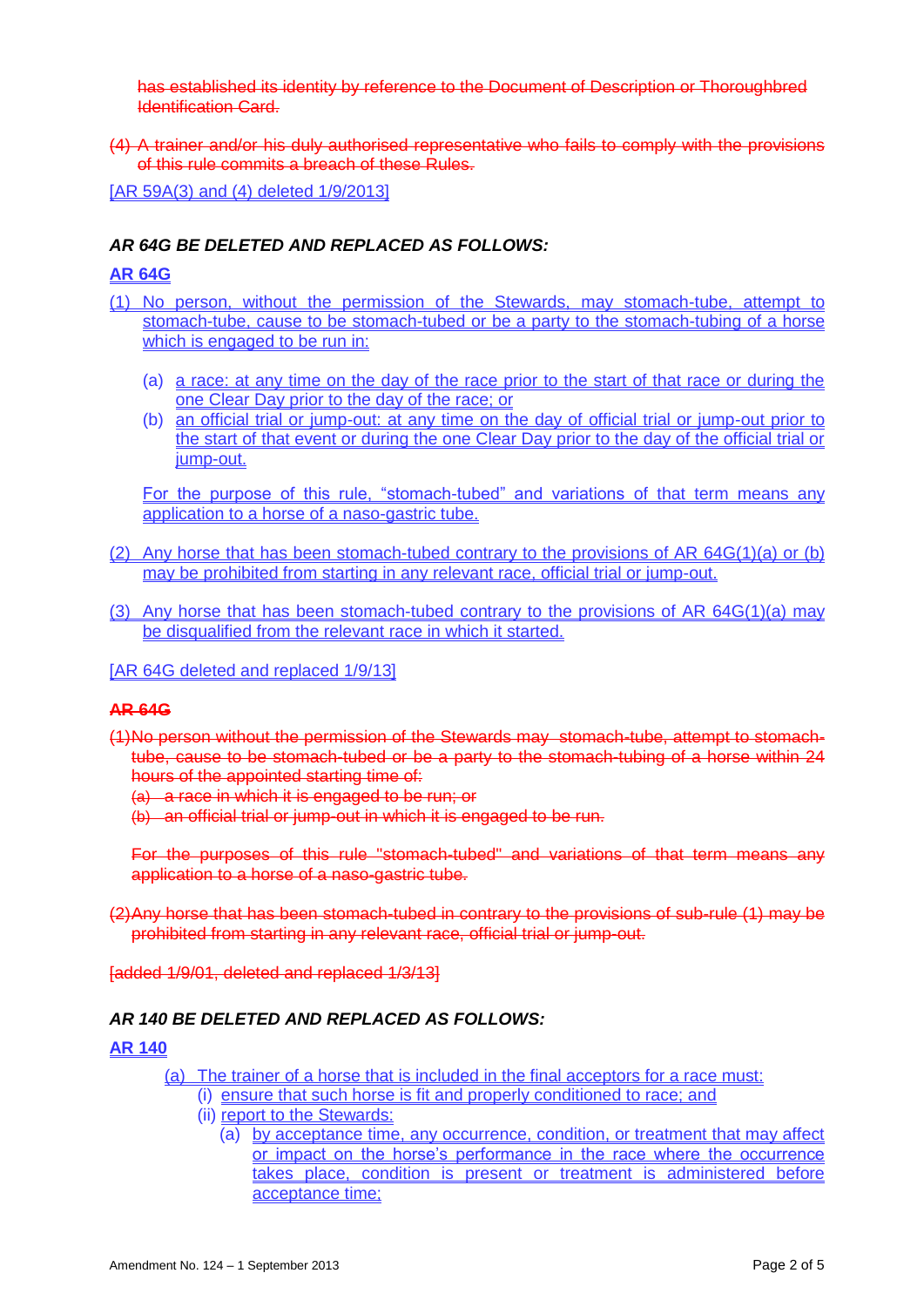- (b) as soon as is practicable, any occurrence, condition, or treatment that may affect or impact on the horse's performance in the race where the occurrence takes place, condition is present or treatment is administered after acceptance time.
- (b) The owner and/or trainer and/or rider shall report to the Stewards as soon as practicable anything which might have affected the running of their horse in a race.
- (c) If, after a horse which has raced has left the racecourse, the trainer of the horse becomes aware of any condition or injury which may have affected or impacted on the horse's performance in the relevant race, the trainer must report the condition or injury to the Stewards as soon as practicable and no later than acceptance time for its next race engagement.
- (d) Any loss or breakage of gear during a race, or any unusual happening in connection therewith, shall be reported by the owner and/or trainer and/or rider to the Stewards immediately after the race.
- (e) Any person who fails to comply with any provision of AR 140 commits an offence and may be penalised.
- [AR 140 deleted and replaced 1/9/13]

#### **AR 140**

- (a) A trainer of a horse that is included in the final acceptors for a race must ensure that such horse is fit and properly conditioned to race, and shall report to the Stewards as soon as practicable any condition or occurrence that may affect its running in the race. [sub-rule replaced 30/6/03]
- (b) The owner and/or trainer and/or rider shall report to the Stewards as soon as practicable anything which might have affected the running of their horse in a race.
- (c) Should anything which might have any bearing on the past or the future running of the horse come to the notice of the trainer after the horse has left the course, it must be reported as soon as practicable to the Stewards.
- (d) Any loss or breakage of gear during a race, or any unusual happening in connection therewith, shall be reported by the owner and/or trainer and/or rider to the Stewards immediately after the race.

[amended 30/6/03]

# *AR 140A BE DELETED AND REPLACED AS FOLLOWS:*

#### **AR 140A**

- (1) The trainer of a horse is at all times responsible for the proper saddling and application and fitting of all gear to a horse presented for a race, official trial, jump-out or track work.
- (2) The trainer of a horse that is presented for a race, official trial, jump-out or track work and that has not been properly saddled or had all its gear fitted or correctly applied commits an offence and may be penalised.
- (3) Notwithstanding AR 140A(1) or AR 140A(2), any person, other than the trainer of the horse, who fails to properly saddle or fit or correctly apply required gear to a horse presented for a race, official trial, jump-out or track work commits an offence and may be penalised.
- [AR 140A amended and replaced 1/9/13]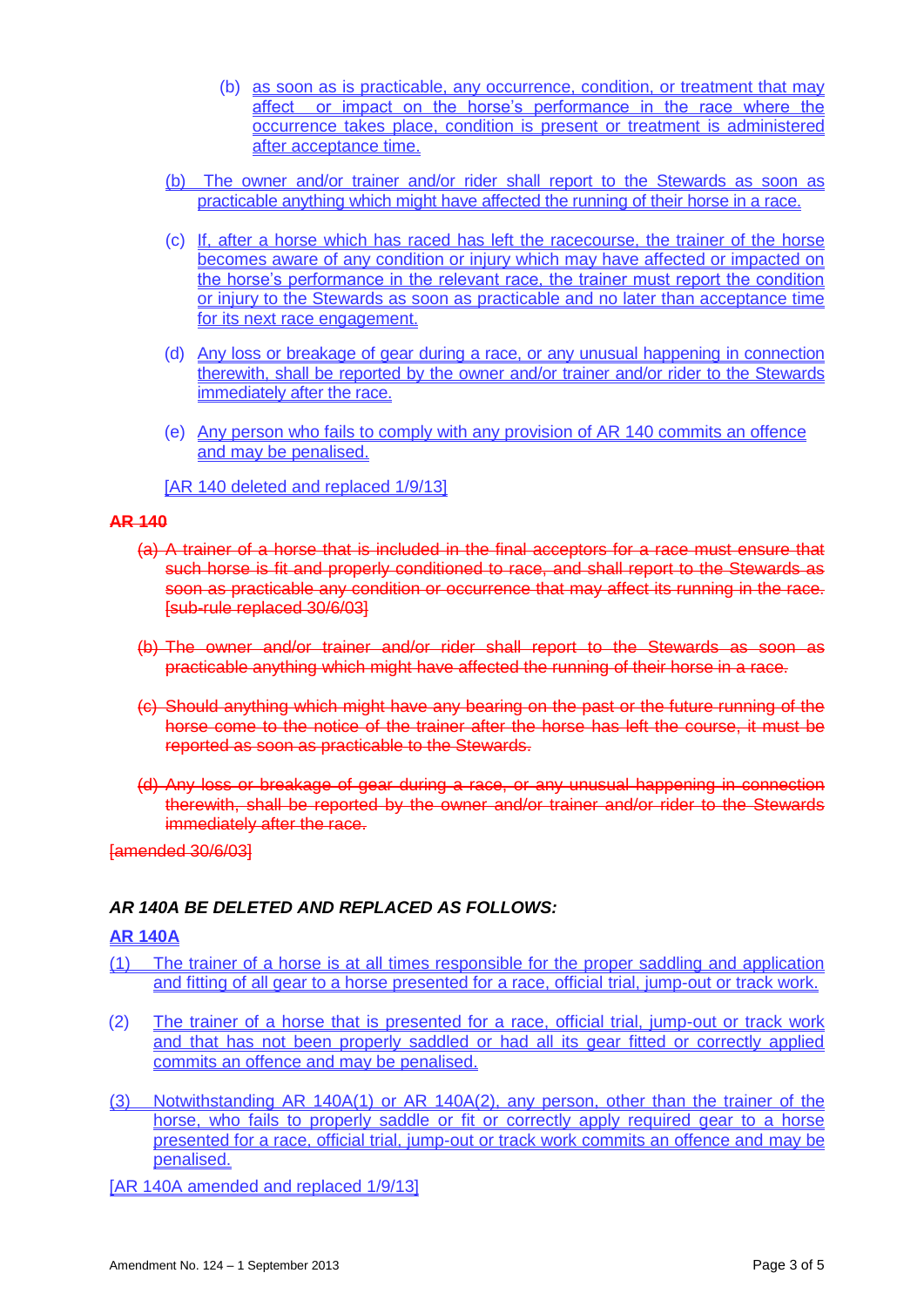## **AR 140A**

Any person guilty of carelessness or neglect in the saddling and fitting of gear to a horse when it is presented for a race, official trial, jump-out or trackwork commits a breach of these Rules. [amended 1/12/05, 14/6/07, 1/9/09]

# *AR 178AA BE ADDED AS FOLLOWS:*

#### **AR 178AA**

- (1) A person must not administer an alkalinising agent, in any manner, to a horse which is engaged to run in any race, official trial or jump-out:
	- (a) at any time on the day of the scheduled race, official trial or jump out and prior to the start of such event; and
	- (b) at any time during the one Clear Day prior to 12.01am on the day of the scheduled race, official trial, or jump out.
- (2) Any person who:
	- (a) administers an alkalinising agent;
	- (b) attempts to administer an alkalinising agent;
	- (c) causes an alkalinising agent to be administered; and/or
	- (d) is a party to the administration of, or an attempt to administer, an alkalinising agent,

contrary to AR 178AA(1) commits an offence and may be penalised.

- (3) Where the Stewards are satisfied that a horse has, or is likely to have been, administered any alkalinising agent contrary to AR 178AA(1), the Stewards may prevent the horse from starting in any relevant race, official trial or jump-out.
- (4) Where a horse has been administered any alkalinising agent contrary to AR 178AA(1), the horse may be disqualified from any relevant race in which the horse competed.
- (5) For the purposes of AR 178AA, 'alkalinising agent':
	- (a) means any substance that may elevate the plasma total carbon dioxide ( $TCO<sub>2</sub>$ ) of a horse when administered by any route;
	- (b) includes but is not limited to substances that are bicarbonates, citrates, succinates, acetates, propionates, maleates, lactates and trometamol (THAM, Tris Buffer or Trometamine) and also include products marketed as urinary alkalinisers and hind gut buffers;
	- (c) does not include substances:
		- (i) that are alkalinising agents which are contained in commercial feeds and/or balanced commercial electrolyte supplements which when fed and consumed according to the manufacturers' recommendations for normal daily use have a negligible effect on plasma TCO<sub>2</sub>; and
		- (ii) in respect of which the Stewards have granted an express exemption from the operation of AR 178AA,

provided that any exemption from the definition of alkalinising agent granted under this rule does not constitute a defence to a charge laid against a person following the detection by an Official Racing Laboratory of a  $TCO<sub>2</sub>$  concentration in a horse in excess of the threshold prescribed by AR 178C(1)(a).

[AR 178AA added 1/9/13]